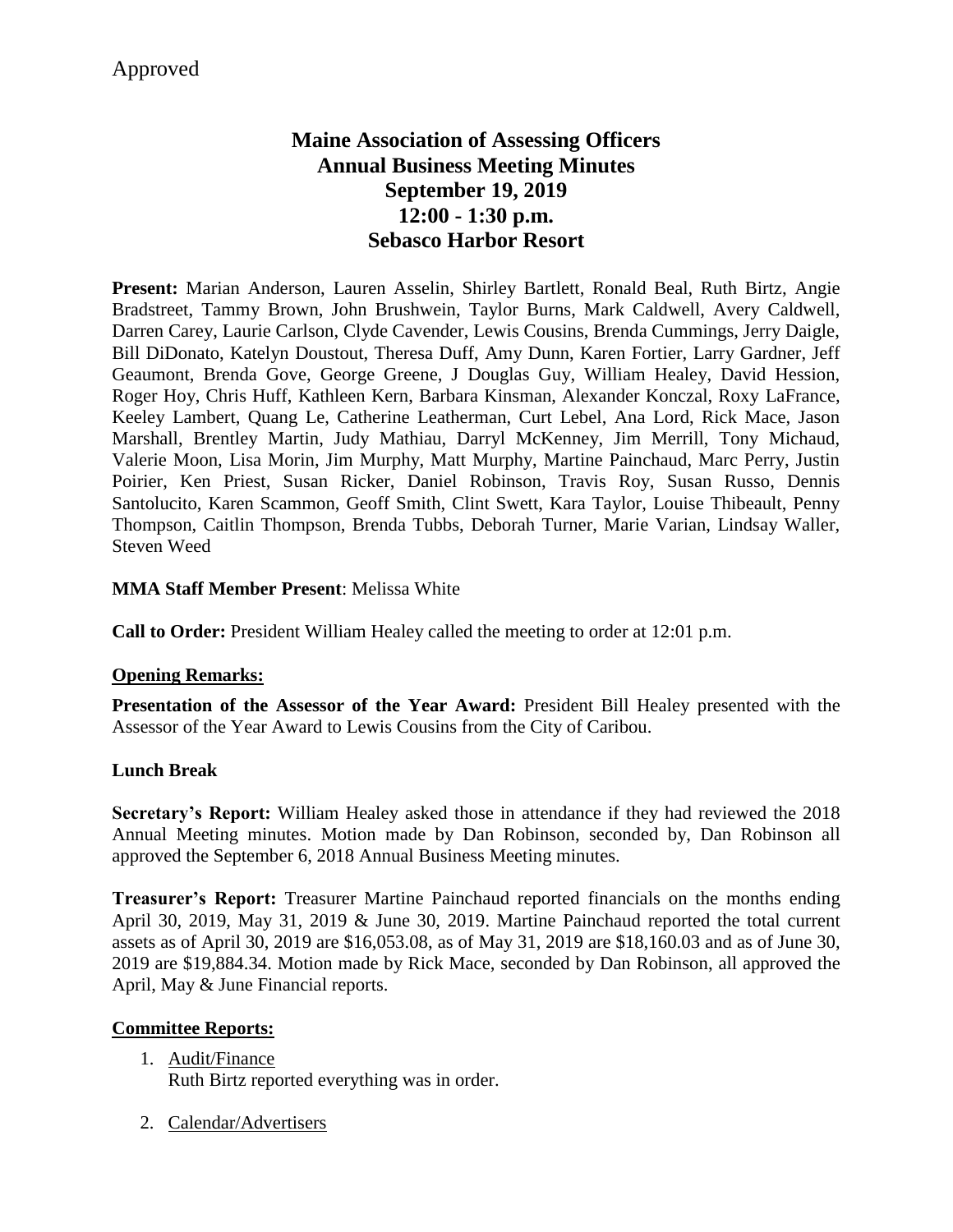Lewis Cousins reported that the 2020 Day Planners are here. He indicated they will be available here at this Conference, as well as at the MMA Convention. He thanked the vendors that advertised this year**.** 

3. Newsletter

Tammy Brown thanked all of those that submitted articles for the newsletter this year. Tammy reported that the newsletter is published quarterly.

4. Ethics

Travis Roy advised there were no ethic changes or complaints this year and thanked everyone for doing a great job.

# 5. Legislative

Darryl McKenney reported on the new laws came into effect today and gave a brief update:

- Revenue sharing increase from 2 to 3
- Homestead increasing \$20,000 to \$25,000 next year
- Property tax fairness credit
- Solar will be exempt next year
- Seaweed is not determined to be the property of the property owner
- 6. Membership

Roger Hoy reported that there are 281 members and 252 total paid members to date and 29 unpaid members to date.

### 7. Awards & Scholarship

Rick Mace reported MAAO gave out one scholarship this year. He encouraged members to take the time to send in a scholarship application. He reminded everyone to complete their evaluations for a drawing for a Scholarship for next year's conference.

Rick noted how great it was to award Lewis Cousins with the Assessor of the year award.

8. Technology Report

Dan Robinson reported on the following:

Discussion of the pending upgrades to the MAAO website. Dan asked membership to email him with any ideas or content information that they would like to have added.

9. Executive Board

Ruth Birtz had nothing new to report

10. Education

Bill Healey thanked everyone for attending the Conference and reported he is already working on next year's conference. He encouraged members to get back to him on ideas or speakers for future conferences. He encouraged people to attend the MMA Convention where MAAO will hold a session.